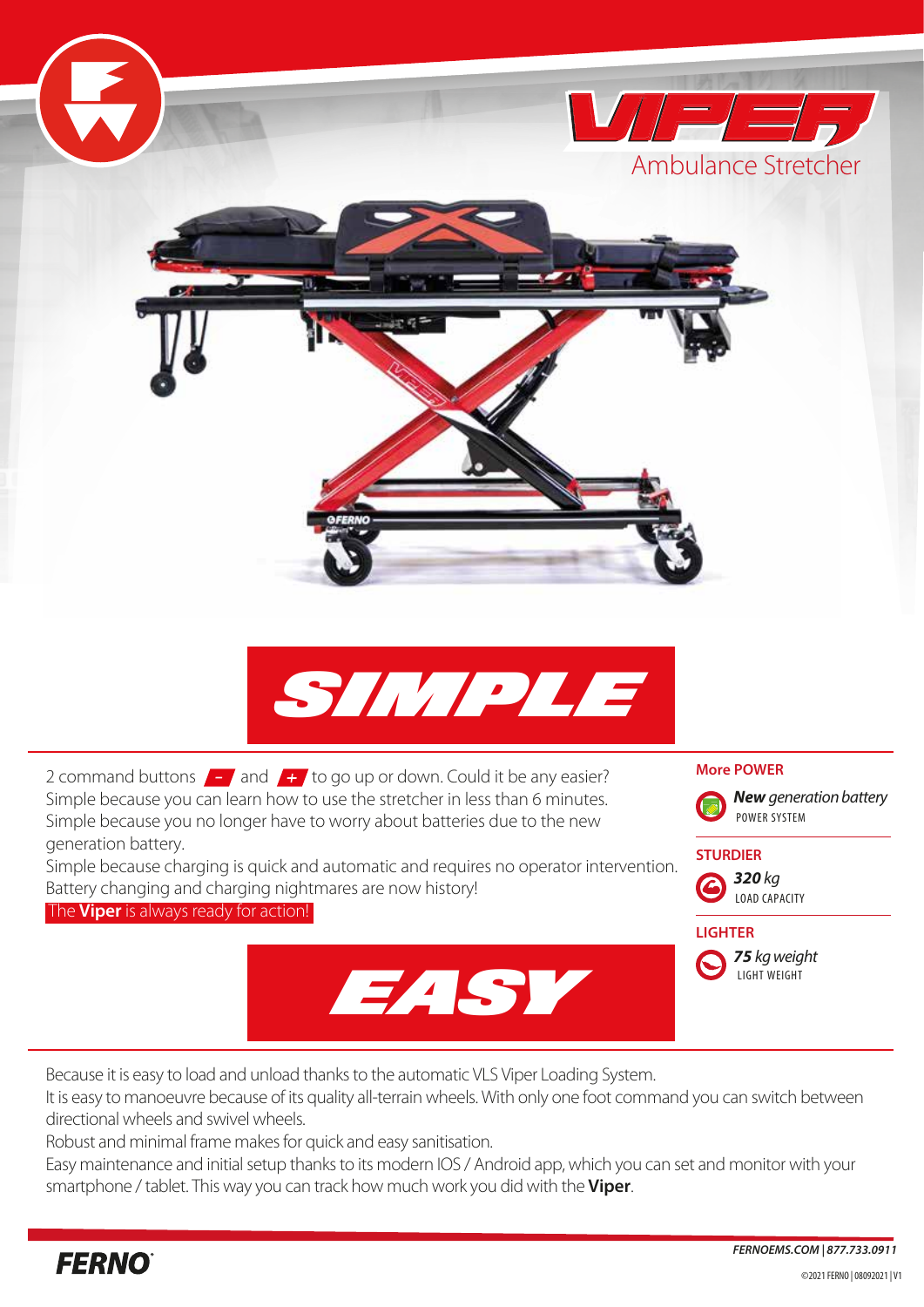



- Battery-powered hydraulic lift system
- Integrated battery management system
- Automatic battery charging in fastener system Foot-end wheel locks
- Manual backup release handle
- High visibility powder-coated frame
- Rubber wheels for better shock absorption
- Steer lock system enables wheels either to swivel or to lock into straight line position

| <b>ITEM NUMBER</b>               | Base Model: XXX          |
|----------------------------------|--------------------------|
|                                  |                          |
| LENGTH (STANDARD)                | 200<br>cm                |
| LENGTH (MINIMUM)                 | 160<br>cm                |
| <b>WIDTH</b>                     | 60<br>cm                 |
| (HIGHEST POSITION)<br>HEIGHT     | 133<br>cm                |
| (LOWEST POSITION)<br>HEIGHT      | 38<br>cm                 |
| WEIGHT <sup>1</sup>              | 75<br>kg                 |
| <b>WHEELS</b><br>(DIAMETER)      | 15<br>cm                 |
| (WIDTH)<br>WHEELS                | 5<br>cm                  |
| ARTICULATION<br>(BACKREST)       | $0^{\circ} - 90^{\circ}$ |
| ARTICULATION<br>(SHOCK POSITION) | $0^{\circ} - 30^{\circ}$ |
| <b>BATTERY CAPACITY</b>          | $5$ Ah                   |
| MAXIMUM                          | 320<br>ka                |
| <b>LOADING HEIGHT</b>            | < 95<br>cm               |
|                                  |                          |

1Stretcher weight with battery pack, without mattress and restraints.

## **Compliance**

- Compliance to EN 1789:2020 •
- Crash TEST 10G with VLS (Viper Loading System) •
- Compliance to EN 1865:2015 •
- Compliance to Medical Device Regulation (EU) MDR 17/745
- Protection index IP66

**FERNO** 

# Optional Accessories



Three-Stage IV Pole No. 1590160



PacRac'+ Equipment Mount





SX Surface Xtender" No. 1590159

- Anatomic mattress and pillow
- 
- Settable loading height
- Battery level indicator
- 

# Specifications **Features** & Benefits

Stretcher main frame can be shortened to make manoeuvring around corners or in lifts easier.





Automatic loading height adjustment.

Tablet/smartphone enables parameter setting and operation monitoring.

Infinite positions such as stretcher to chair, comfort, Trendelenburg etc.

Any position you might need is catered for.





### QUICK & LIGHT

Because minimum operator intervention is required during loading of the VIPER stretcher, just approach the VLS, it will take care of mechanical centring and loading.

Nothing could be quicker & easier.

No special procedures needed when loading under difficult conditions such as uneven surfaces, ramps and tight corners. The VLS offers a wide range of loading possibilities in any situation without specific operator intervention.

The VLS is one of the lightest loading systems for powered stretchers currently on the market. It offers significant weight savings compared to other loading systems on the market, in order to remain within the overall authorised weight limit of the ambulance. Mechanical system, no electronics during loading process. The VLS incorporates a smart charger which enables VIPER recharging when on board.

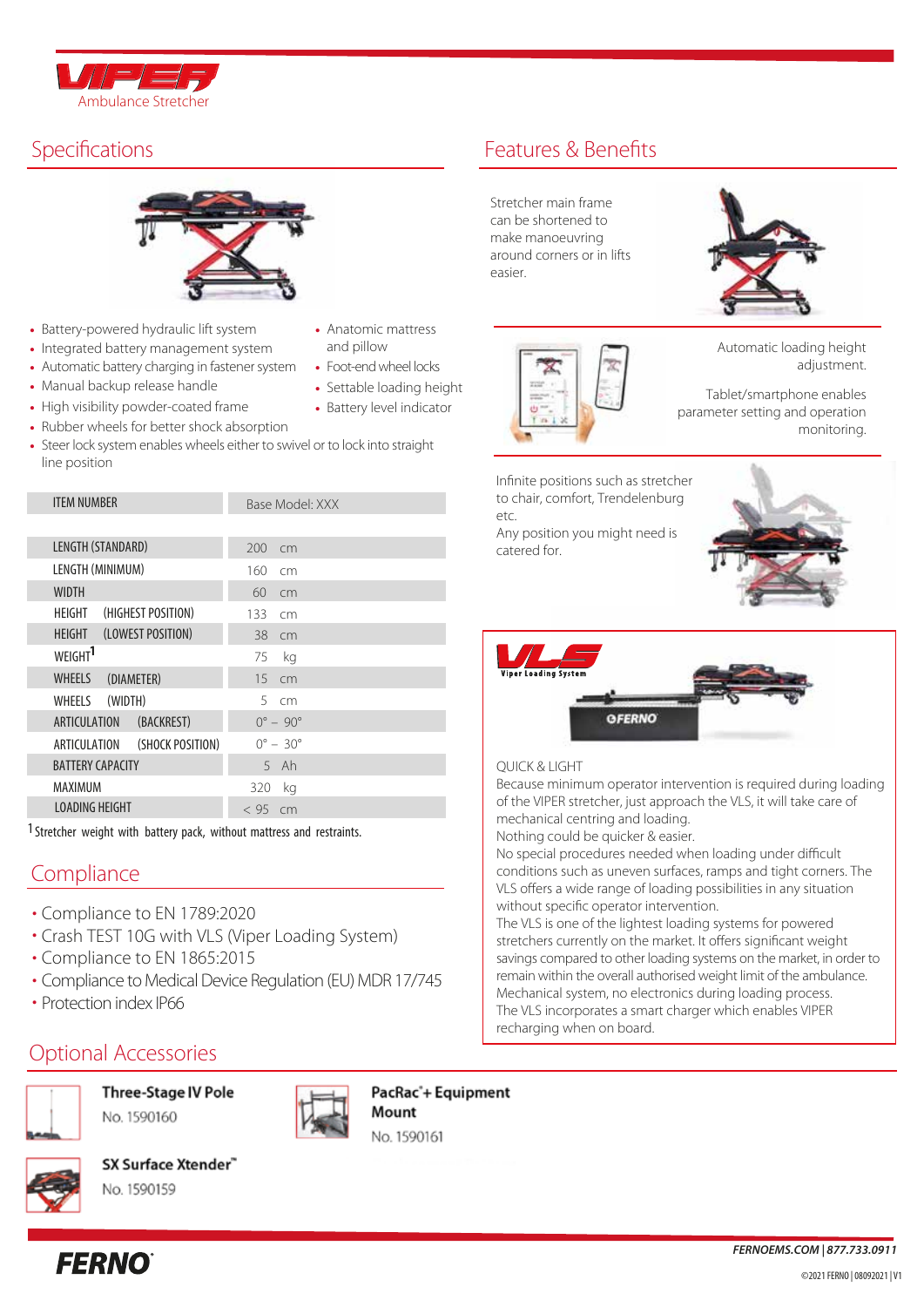



Because minimum operator intervention is required during loading of the **VIPER** stretcher, just approach the **VLS**, it will take care of mechanical centring and loading.

Nothing could be quicker & easier.

No special procedures needed when loading under difficult conditions such as uneven or tilted surfaces like ramps or sidewalks/pavements.

The **VLS** offers a wide range of loading possibilities and in any situation without specific operator intervention.



The **VLS** is one of the lightest loading systems for powered stretchers currently on the market.

It offers significant weight savings compared to other loading systems in commerce, in order to remain within the overall authorised weight limit of the ambulance.

Mechanical system, no electronics during loading process.